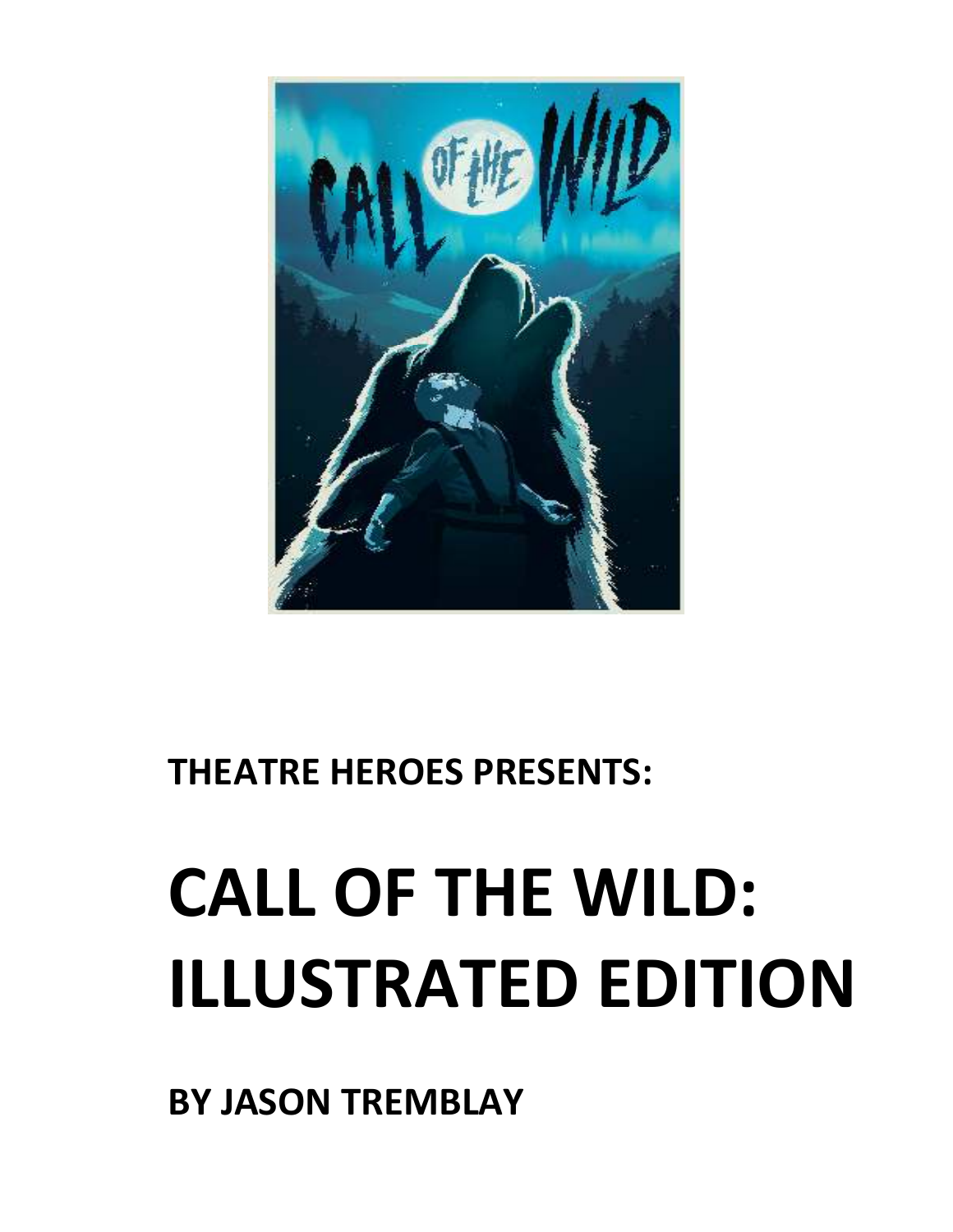

# **CALL OF THE WILD: ILLUSTRATED EDITION**

# **CONTENTS**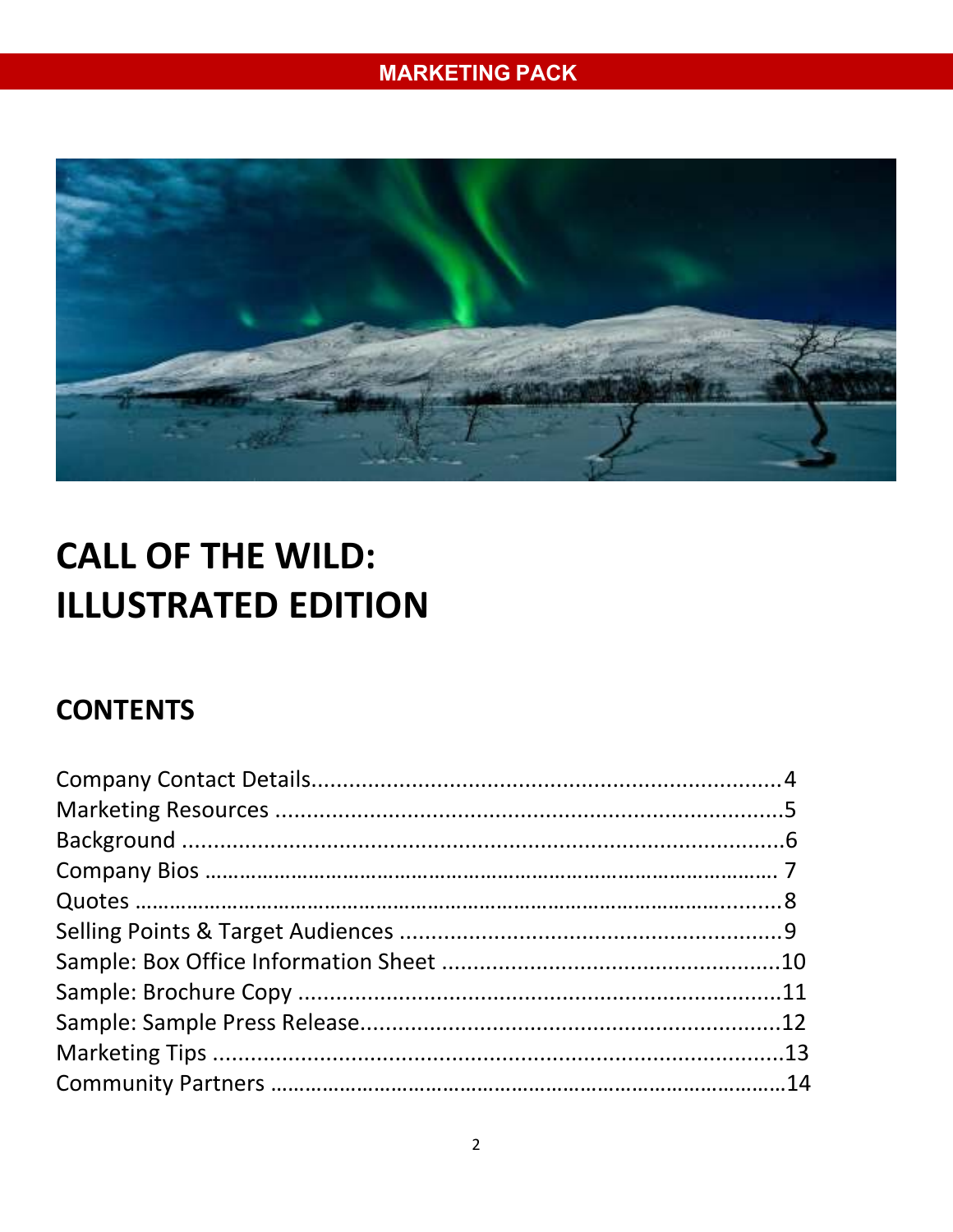

# **COMPANY CONTACT DETAILS**

#### **Theatre Heroes LLC**

**1303 Bob Harrison St. Austin, Texas USA 78702** 

## **www.theatreheroes.org**

**General Info heroesontour@gmail.com** 

**Managing Director Sheila Tremblay 512.247.8659 sheilakdoyle@gmail.com** 

#### **Tour Manager**

**Stephen Pruitt 512.733.4344 stephen.r.pruitt@gmail.com**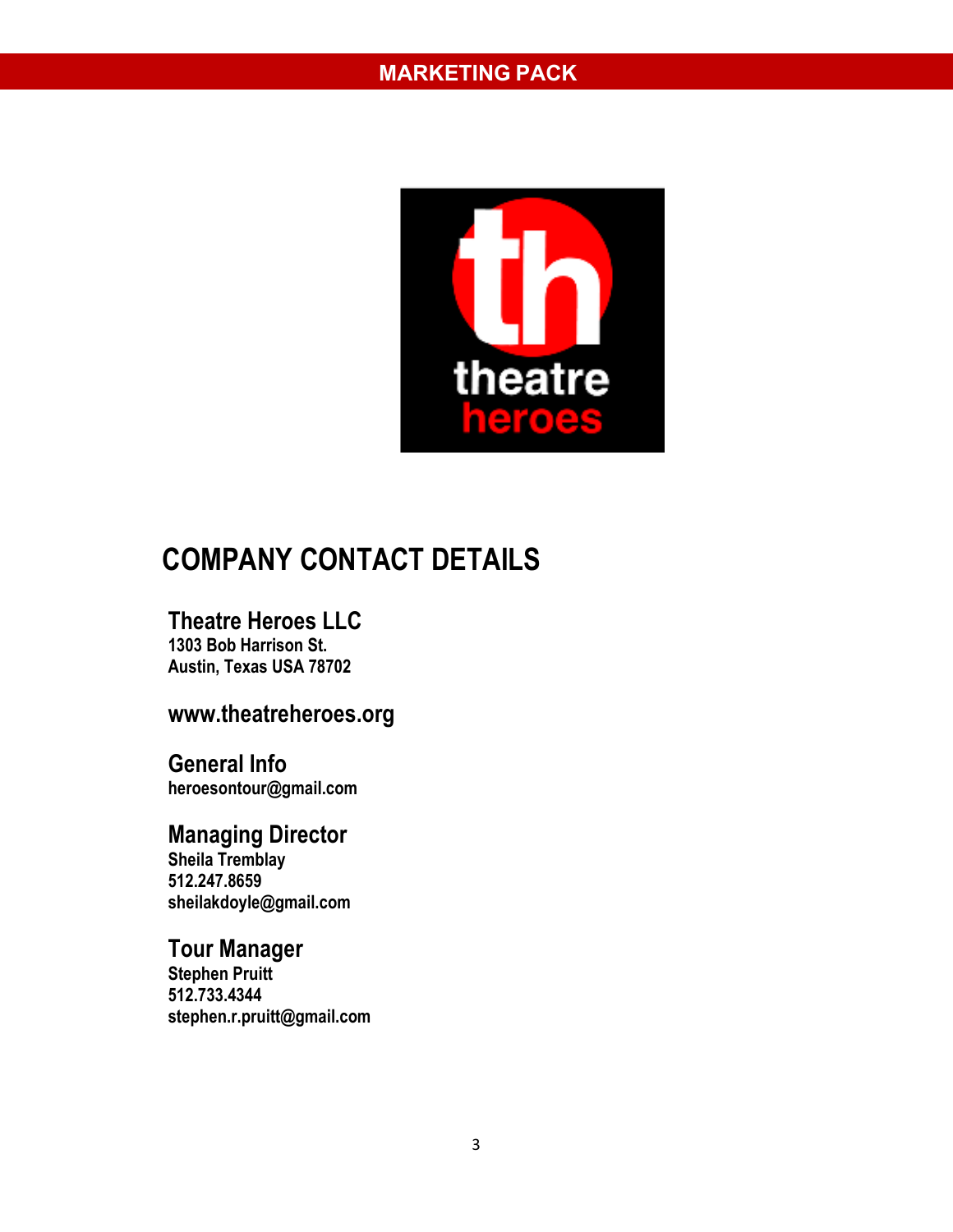# **MARKETING RESOURCES**

## **Marketing Support**

**This pack contains various tools to help you market Call of the Wild: Illustrated Edition. Should you require any further marketing support please contact Sheila Tremblay via sheilakdoyle@gmail.com or 512.247.8659.** 

#### **Production Stills and Videos**

**High resolution production stills are available. Please contact Sheila Tremblay via sheilakdoyle@gmail.com or 512.247.8659.** 

**A video trailer is available via Vimeo here:**  https://vimeo.com/268707938

**A full length video of the show is available via protected Vimeo link by request.**

#### **Education Resources**

**Sample Call of the Wild: Illustrated Edition study guides for schools included in the marketing pack.** 

**Every show also includes a talkback with performer Noel Gaulin.** 

#### **Box Office Information Sheet**

**Please see the Box Office Information Sheet which you can provide your box office/ front of house staff to inform them and generate excitement about the show.** 

#### **Target audience and direct mail campaigns**

**Please check out the list of target audiences. We recommend that you identify groups in your area that relate to these target groups and contact them with a Direct Mail.** 

#### **Interviews**

**.** 

**Interviews are available with Noel Gaulin (performer) by request.**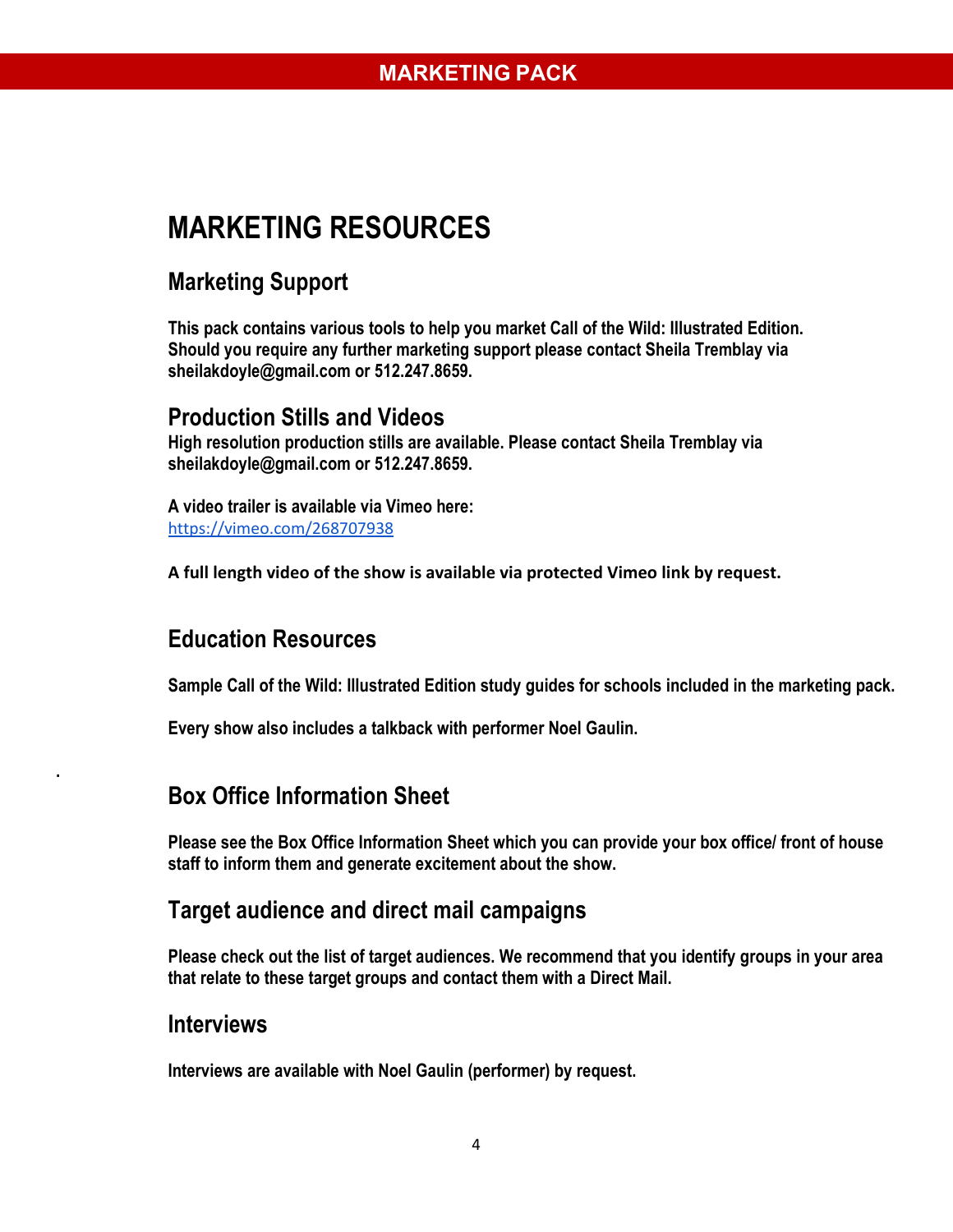# **WHAT IS THE CALL OF THE WILD: ILLUSTRATED EDITION?**

*Jack London's classic tale brought to life!* 

**This multi-media adventure mixes classic story telling with projected illustrations to tell the story of Buck, the magnificent cross-bred offspring of a St. Bernard and Scottish Collie. Kidnapped from his lavish life on a California estate and sent to work as a sled dog during the great Klondike Gold Rush, Buck fights to survive and becomes the most famous dog in the whole history of Alaska.** 

**The show was developed in Austin, Texas and premiered at the renowned Austin Playhouse in the fall of 2015. Now it's coming to you!** 

# **WHY IS IT AN ILLUSTRATED EDITION?**

**The show uses a 180 degree projection screen that surrounds the performer. It features a unique mix of classical illustrations from the book with brand new drawings and animations created by artist Michael Rae.** 



**"A one-man rendition of Jack London's classic, sounds like a decent enough idea, and then come to find out that the man performing it is Noel Gaulin and suddenly we're storming the box office for tickets." - Austin Chronicle**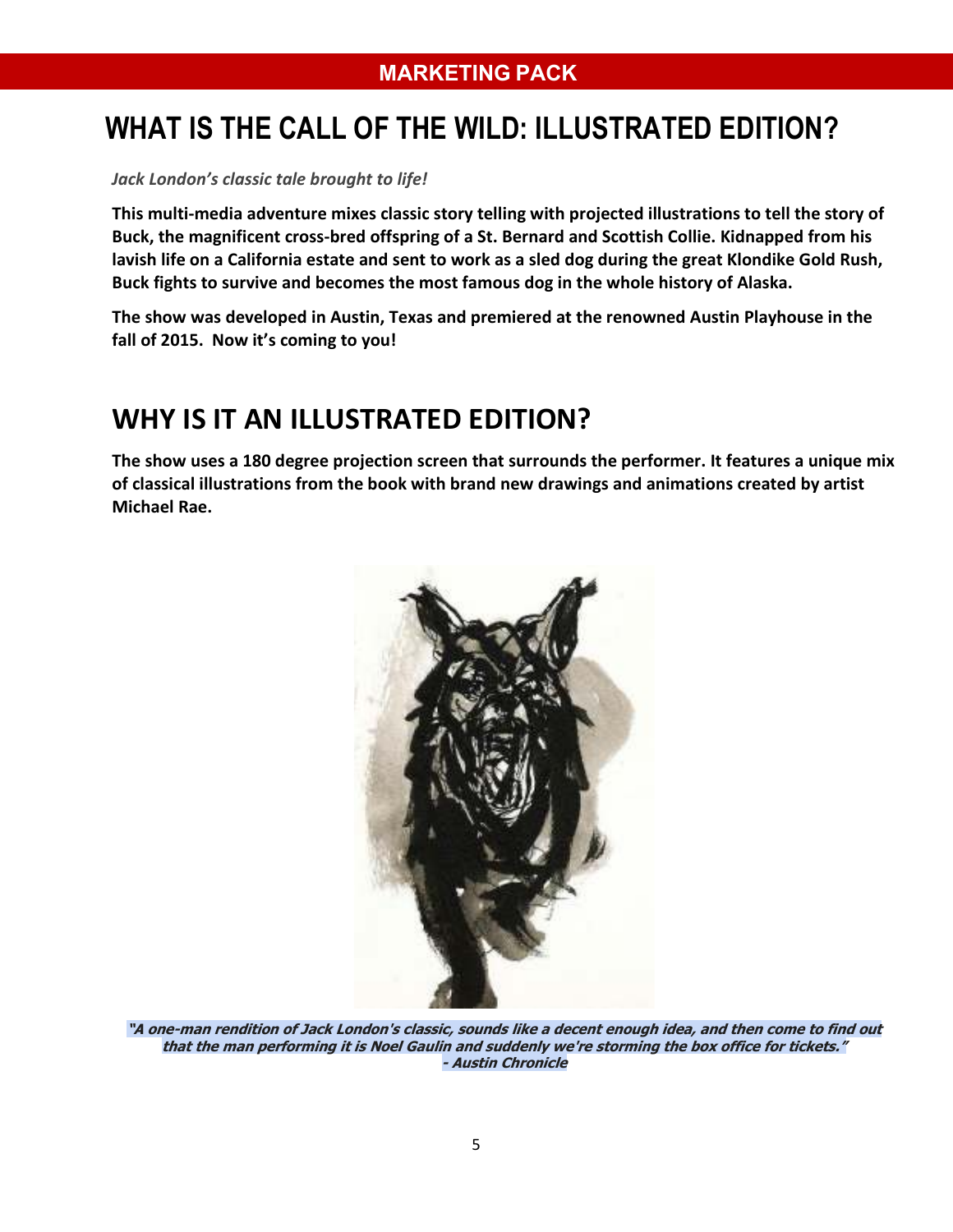## **WHO ARE THEATRE HEROES?**

**Noel Gaulin is a three time winner of Best Actor from the Austin Critics' Table. He has toured over 250 plus performances across the country including 'I've Never Been So Happy' with Rude Mechs, 'Murder Ballad Murder Mystery' with Paper Chairs, 'Once There Were Six Seasons' with Glass Half Full, and 'Courage In Action' for Creative Action.** 

**Playwright Jason Tremblay's award winning plays have been recognized and presented by the Kennedy Center, New Visions/New Voices, the Bonderman, One Theatre World, New Dramatists, and at theatres across the country such as East Valley Children's Theatre, Adventure Stage Chicago, New Orleans Fringe, among others. He is the recipient of the KCACTF Young Audiences award, EVCT emerging playwright award, and a James Michner fellowship in writing at the University of Texas. His plays are published by YouthPlays and Playscripts.** 

 **The show includes media design by multi- B. Iden Payne Award winners Chris Owen and K. Eliot Haynes, music by Graham Weber, and artwork by Michael Rae.** 

## **WHAT IS OUR MISSION?**

**Theatre Heroes create high quality touring performances for young audiences and those young at heart.** 

**We are theatre makers, fearless adventures, and terrified mistake makers.** 

 **We celebrate the live theatre experience as a launch pad for promoting creativity and innovation.** 

**We make story and adventure; encouraging youth to pursue their own dreams and keep this art form alive.** 

**We strive to create a world of infinite possibilities and limitless imagination where anyone can be their own hero.** 

**Theatre Heroes is dedicated to bringing theatre to underserved populations and works with presenters to bring our performances to hospitals, detention centers, and rural communities. We also believe in inspiring the next generation of theatre makers through our workshops, talkbacks, and residencies.**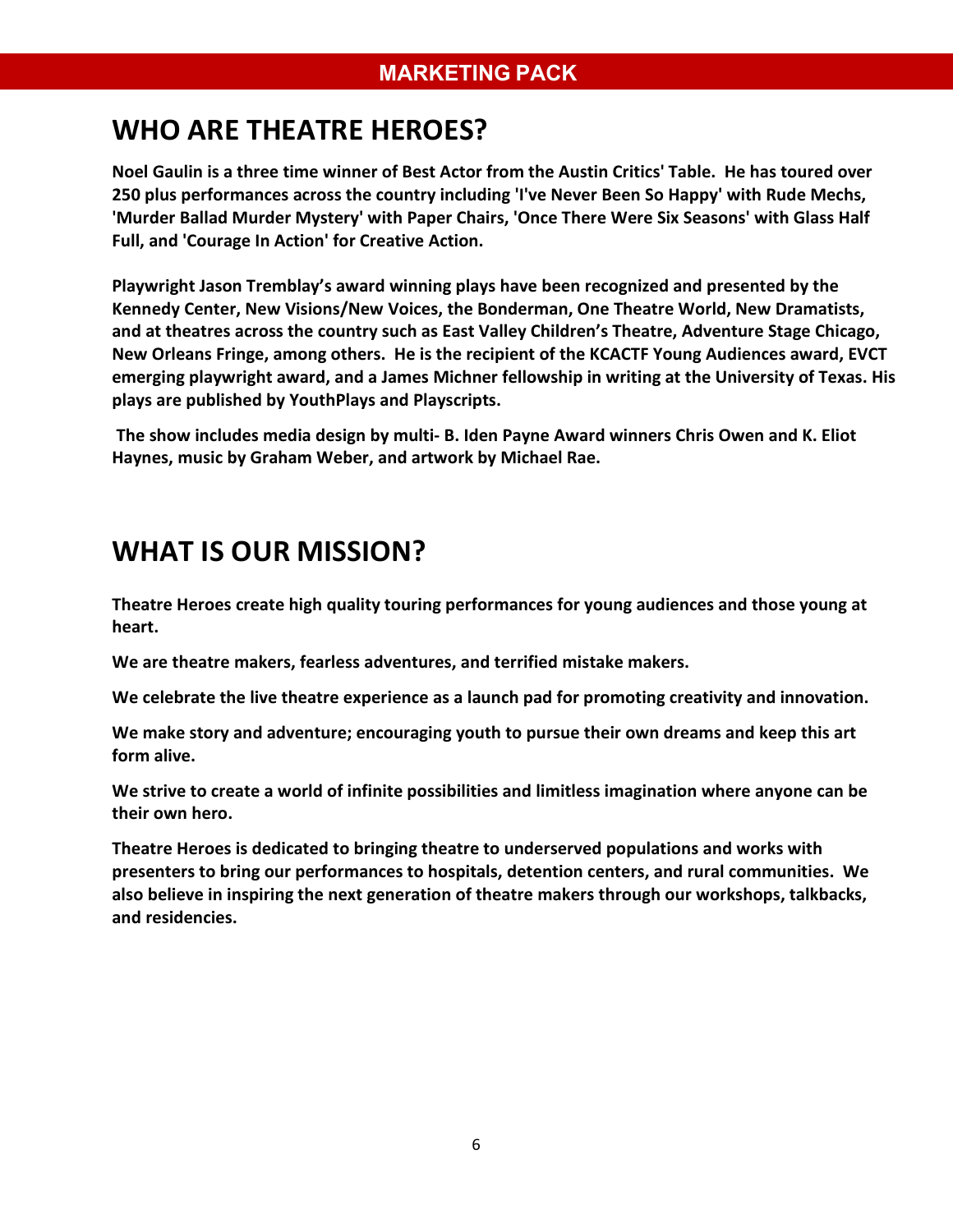## **WHAT ARE PEOPLE SAYING?**

**"My students enjoyed the play. I loved the use of the vocabulary because it correlated with the vocabulary that we use in class. It also gave them a love for the fine arts. Especially for those who would not have gone on their own or whose parents would not have taken them." - Teacher** 

**"Noel Gaulin is such a gifted storyteller; you simply cannot help but fall in love (and experience a little heart-break) with his portrayal of Buck. The projections are truly stunning, adding to the company's concept of an "Illustrated Edition" and the music captivates from the beginning. I believe this piece has the power to draw schools and public audiences in droves and will leave lasting impact. I am thrilled to be presenting** *Call of the Wild* **on our 2016-2017 season." - Jennifer Luck, presenter, Paramount Theatre** 

**"Noel Gaulin is...a force of nature in Austin theatre and while he is necessarily out there on the edge given the roles he masters, he is also nuanced, capable of expressing something with the twitch of a finger or the curve of an eyebrow."** 

**- Central Texas Live Theatre** 

**"I loved how Language Arts and History were integrated. The kids were blown away by how many different characters the actor played."** 

**- Teacher** 

**"Graham Weber's music folds sadness, longing and regret into beauty like poetic origami."** 

**- Texas Music Magazine**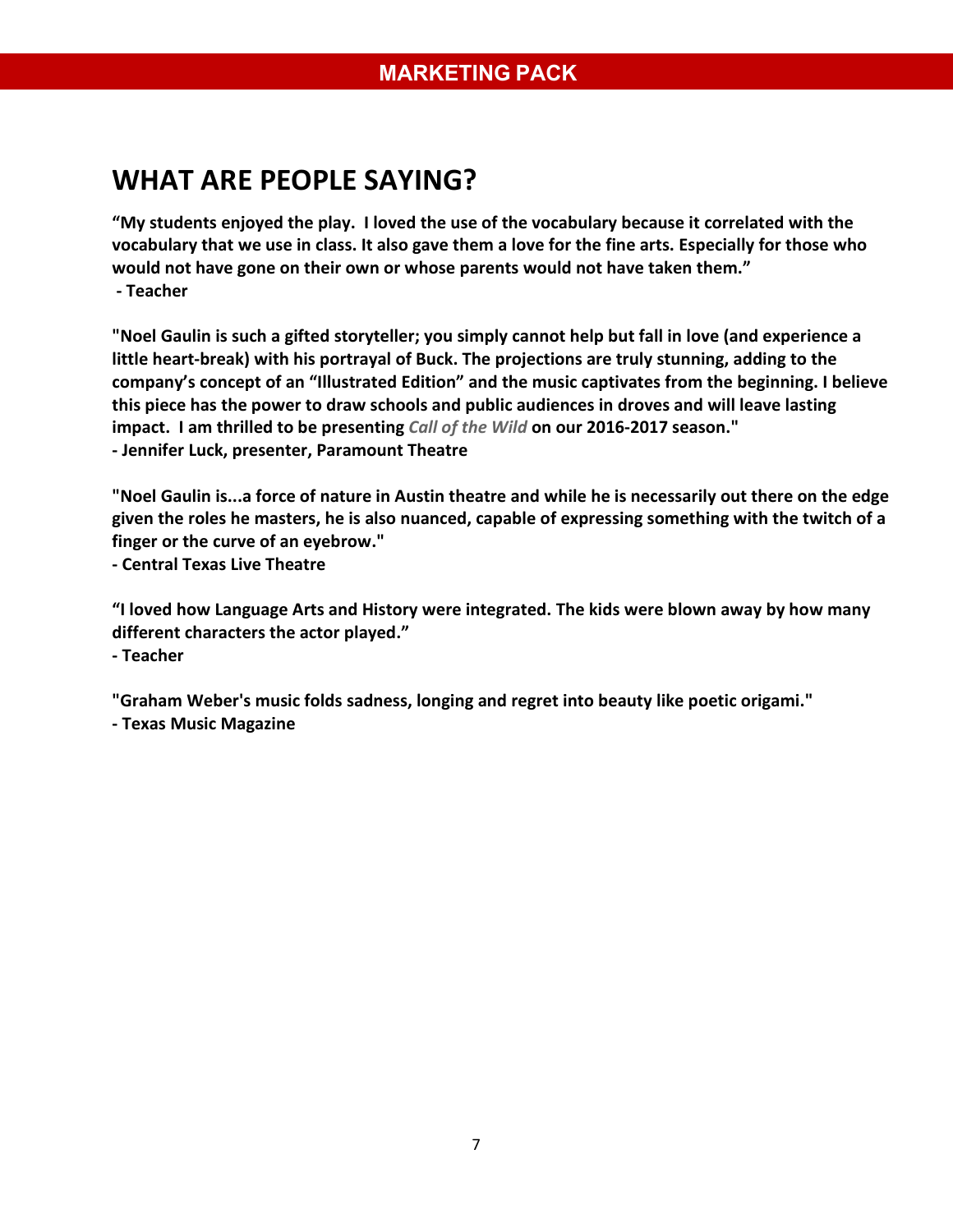## **SELLING POINTS AND TARGET AUDIENCES**

#### **KEY SELLING POINTS**

- **Jack London's novel is a classic of American Literature**
- **Transport yourself to the Klondike gold rush, one of the seminal moments in the history of North America**
- **A very moving and touching piece with a huge emotional response to those who have seen it**
- **The shows 180 degrees of projected illustrations are a visual spectacle to behold**
- **As popular with adults as it is with kids, the perfect show for the whole family**
- **Experience an entire novel in under an hour**
- **The stories themes of endurance and survival resonate with audiences of every background**
- ● **Features an original score by internationally touring singer/ songwriter Graham Weber**

#### **WHO WILL LIKE THIS SHOW?**

- **School groups grade 4-12**
- **All ages show has huge appeal for young and those young at heart**
- **Traditional theatre fans**
- **Drama clubs**
- **Animation fans**
- **Book hounds and Literature buffs**
- **American History aficionados**
- **Theatre and Youth group outing**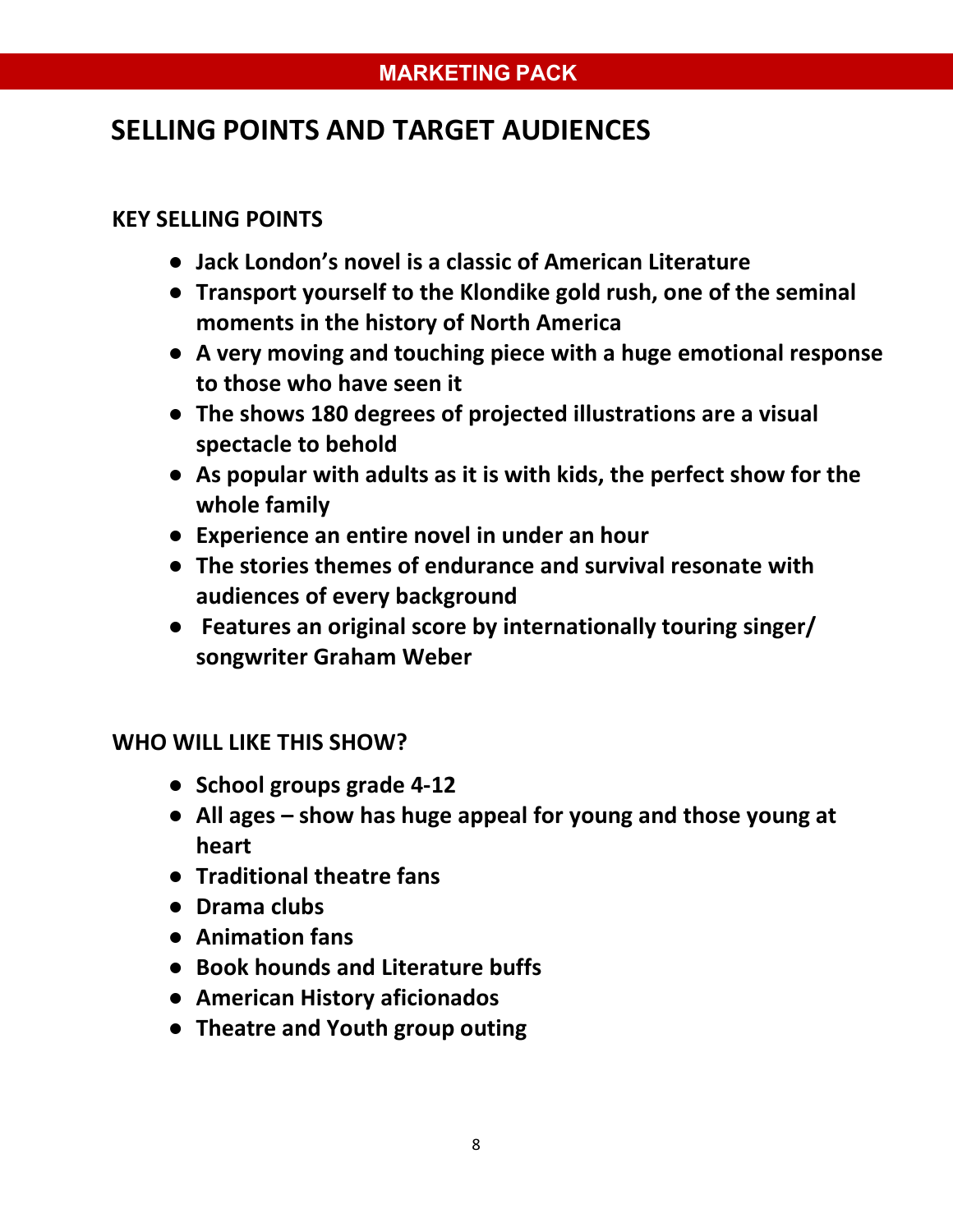# **BOX OFFICE INFORMATION SHEET**

**[Your Company/ Venue] and Theatre Heroes present** 

#### **CALL OF THE WILD: ILLUSTRATED EDITION**

**Length: Approximately 1 hour - straight through, no intermission** 

**Q&A Session: Performer Noel Gaulin will provide a post-show talkback** 

**Age: recommended for ages 8+, enjoyable for adults as well as kids** 

**Language: Performed in English** 

#### **WHAT'S THE SHOW ABOUT?**

**Jack London's classic novel about Buck, a dog who is kidnapped and forced to work on a sled team during the great Klondike gold rush.** 

#### **SELLING POINTS**

- **Jack London's novel is a classic of American Literature**
- **A very moving and touching piece with a huge emotional response to those who have seen it**
- **The shows 180 degrees of projected illustrations are a visual spectacle to behold**
- **As popular with adults as it is with kids, the perfect show for the whole family**
- **Experience an entire novel in under an hour**
- **The stories themes of endurance and survival resonate with audiences of every background**

#### **WHO WILL LIKE THIS SHOW?**

● **All ages – show has huge appeal for young and those young at heart** 

## **CHECK OUT THE TRAILER:** https://vimeo.com/268707938

## **BROCHURE COPY**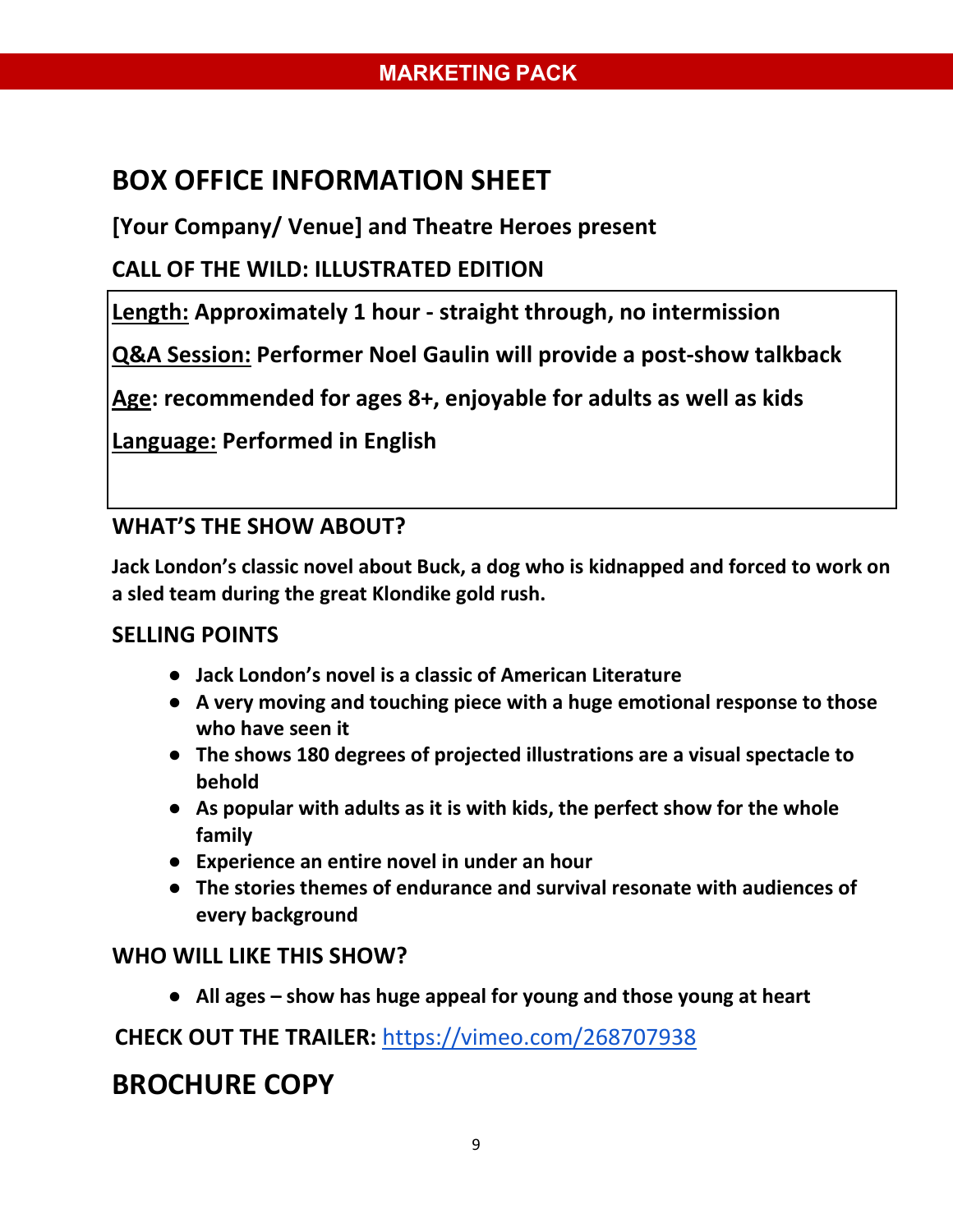#### **[Your Company/Venue] and Theatre Heroes present:**

## **CALL OF THE WILD: ILLUSTRATED EDITION**

Performer: Noel Gaulin Writer/Director: Jason Tremblay Original Music: Graham Weber Illustrations: Michael Rae Media Design: Chris Owen and K. Eliot Haynes Tour/Stage Manager: Stephen Pruitt Managing Director: Sheila Tremblay

#### **JACK LONDON'S CLASSIC TALE LIVE ON STAGE**

This multi-media adventure mixes classic story telling with projected illustrations to tell the story of Buck, the magnificent cross-bred offspring of a St. Bernard and Scottish Collie. Kidnapped from his lavish life on a California estate and sent to work as a sled dog during the great Klondike Gold Rush, Buck fights to survive and becomes the most famous dog in the whole history of the northland.

"Gaulin is...a force of nature in Austin theatre and while he is necessarily out there on the edge given the roles he masters, he is also nuanced, capable of expressing something with the twitch of a finger or the curve of an eyebrow."

- Central Texas Live Theatre

"I loved how Language Arts and History were integrated. The kids were blown away by how many different characters the actor played."

- Teacher

"Graham Weber's music folds sadness, longing and regret into beauty like poetic origami."

- Texas Music Magazine

"Thank you so much for the delightful experience seeing *Call of the Wild*. My students are still talking about it. They loved it."

- Teacher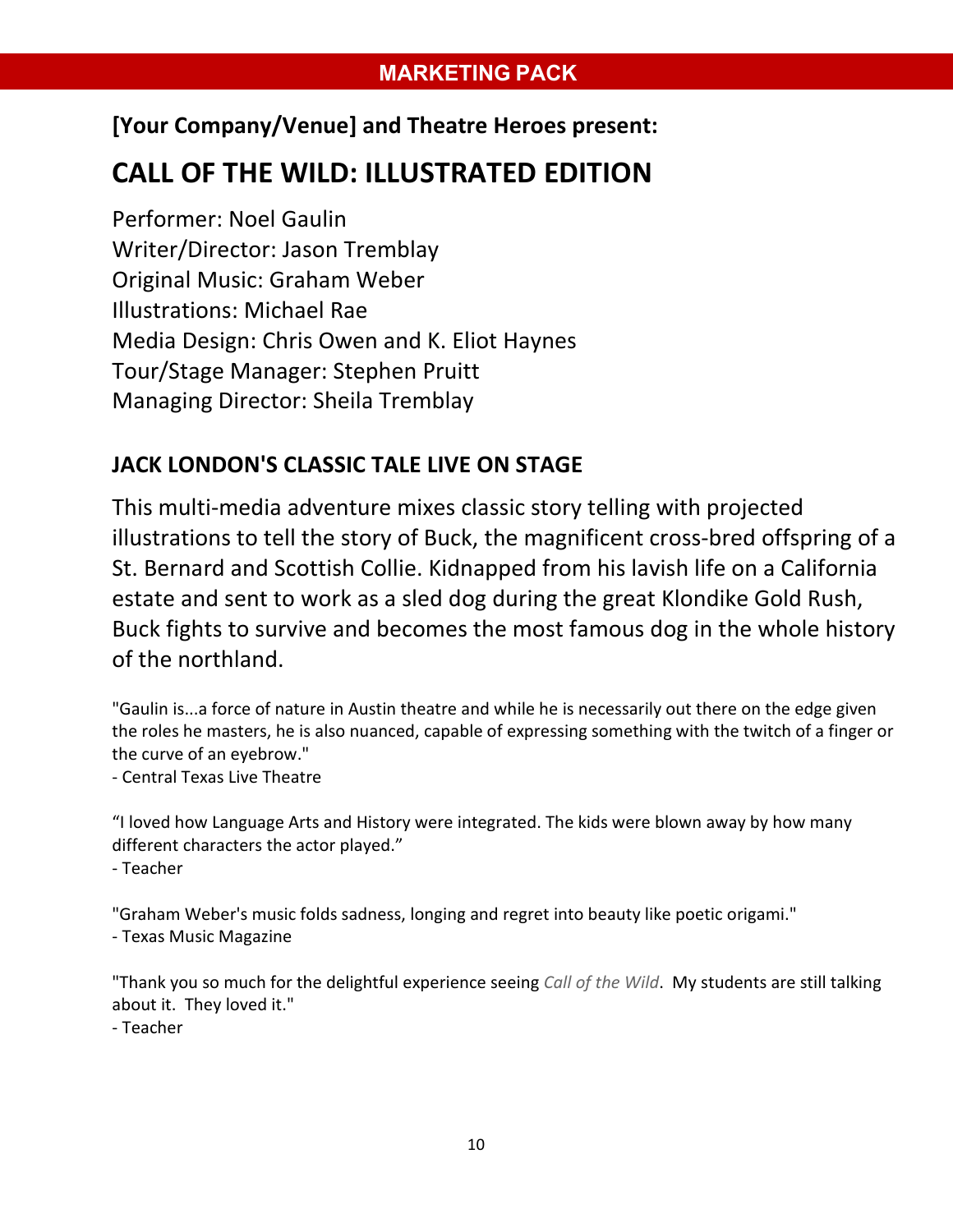## **SAMPLE PRESS RELEASE**

PRESS RELEASE [DATE] FOR IMMEDIATE RELEASE

## **[Your Company/ Venue] and Theatre Heroes present CALL OF THE WILD: ILLUSTRATED EDITION**

## **At [venue] on [date]**

#### **JACK LONDON'S CLASSIC TALE LIVE ON STAGE**

This multi-media adventure mixes classic story telling with projected illustrations to tell the story of Buck, the magnificent cross-bred offspring of a St. Bernard and Scottish Collie. Kidnapped from his lavish life on a California estate and sent to work as a sled dog during the great Klondike Gold Rush, Buck fights to survive and becomes the most famous dog in the whole history of the northland.

The show uses a 180 degree projection screen that surrounds the performer. It features a unique mix of classical illustrations from the book with brand new drawings and animations created by artist Michael Rae and live score from award winning singer/songwriter Graham Weber.

Young and old – both adults and children- will love this sometimes funny and sometimes heart breaking story of adventure and survival. Pull your friends off the couch and toss your neighbors in the car, this is the show that can't be missed!

[Your Company/ Venue] is delighted to present this gorgeous production, CALL OF THE WILD: ILLUSTRATED EDITION will be at [venue] on [date] at [time] with tickets priced from [price] to [price].

Tickets available by calling the [Your Company/Venue] BOX OFFICE at [number]

/END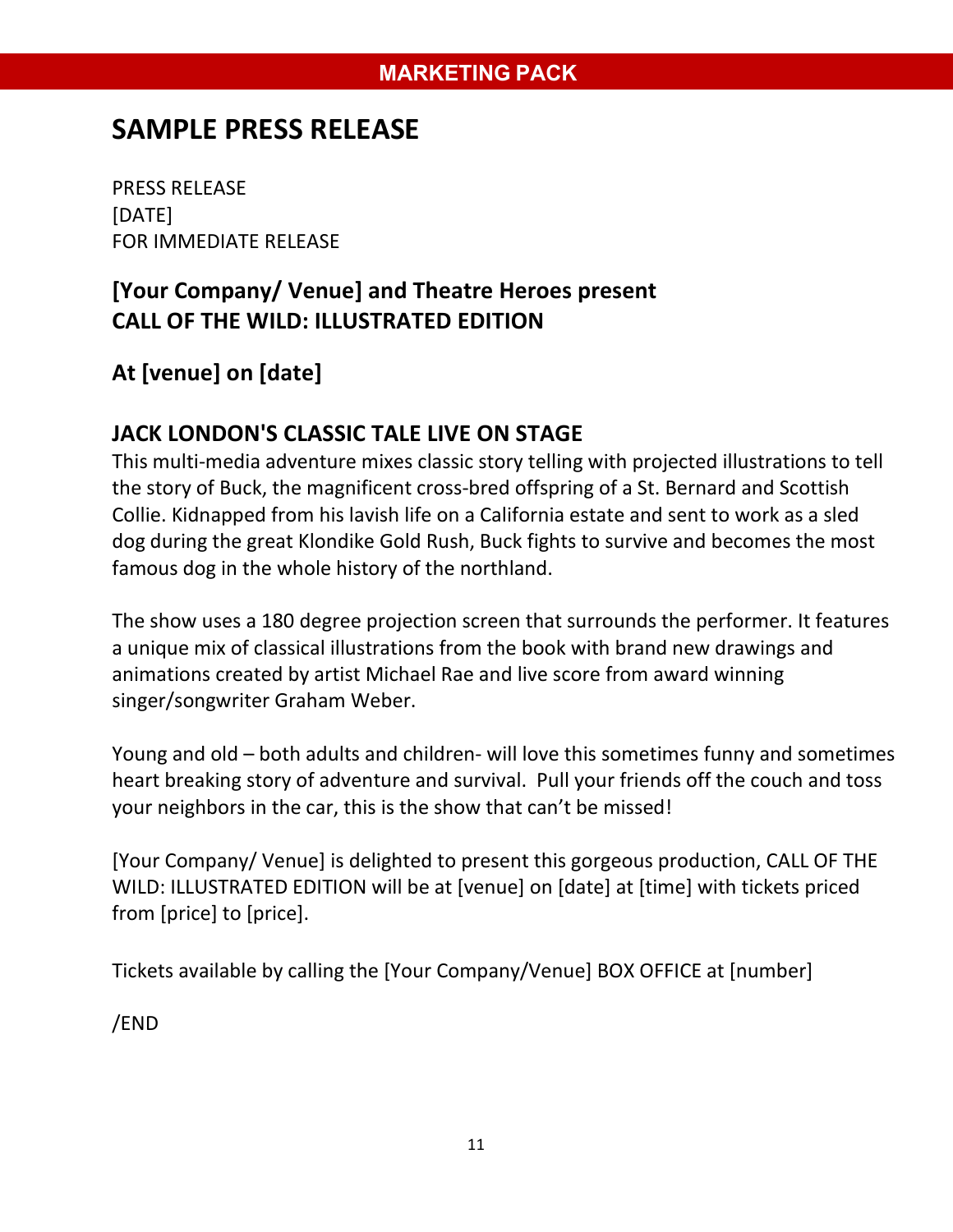## **STEPS TO A SUCCESSFUL MARKETING CAMPAIGN**

#### **A. TICKETING**

- Dynamic pricing don't segregate seating
- Minimize added fees
- Review ticketing often
- Offer discounts for groups and schools
- Offer busing discounts
- Offer ticket blocks to retirement communities

#### **B. BUILD YOUR ONLINE PRESENCE**

- Embed one of our two show trailers
- Use big attention getting image that shows the performer
- Link to our website www.theatreheroes.org
- Include some of our great quotes from TEACHERS

#### **C. SOCIAL MEDIA**

- Facebook use boosted posts, not sidebar ads
- Twitter send out weekly blasts, then daily
- Utilize candid photos as well as production images
- Make every post a direct link to ticketing page